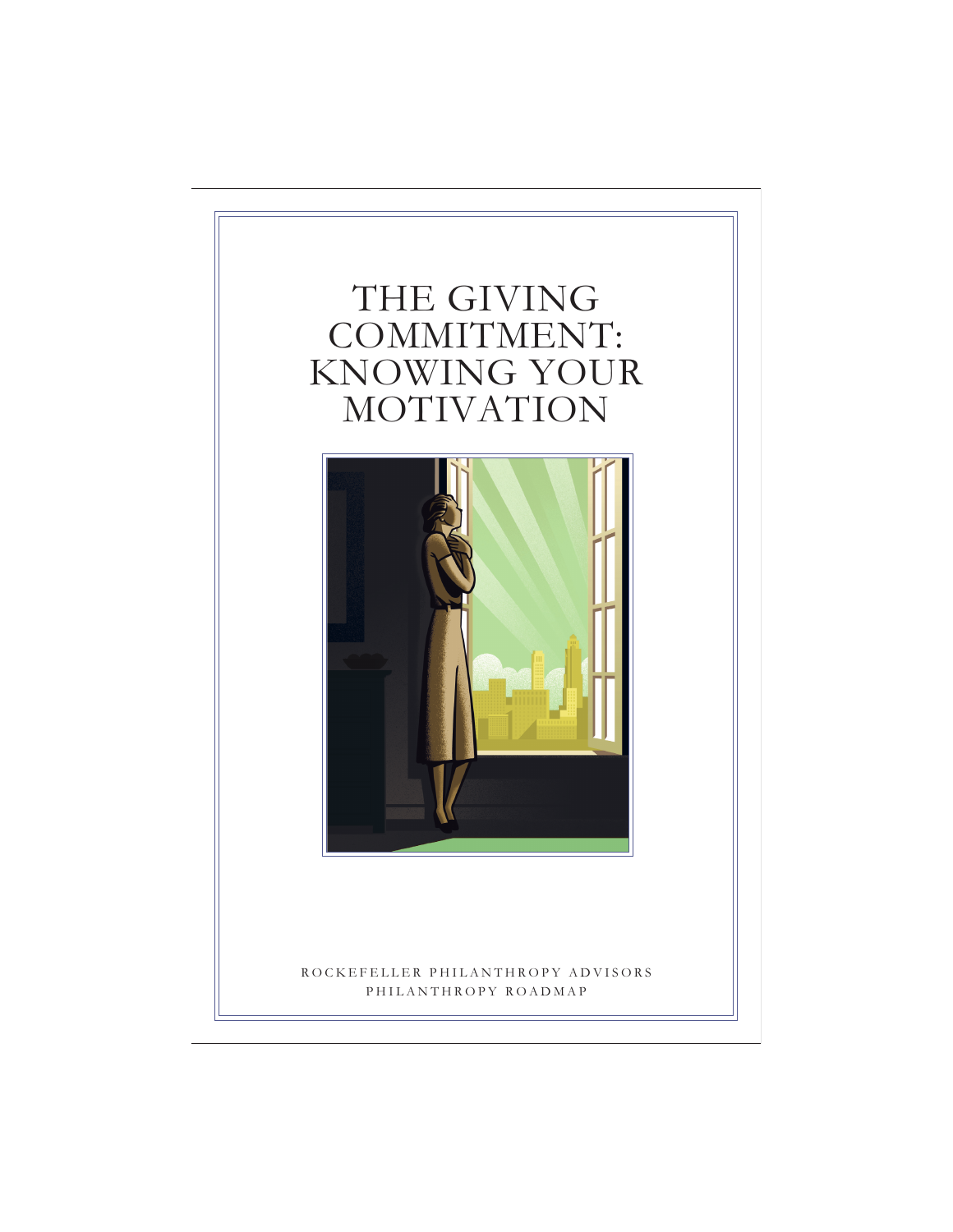The road to effective philanthropy begins with a donor's motivation.

Most of us can say what we care about. But can we explain clearly what we want to achieve with our giving?

Such knowledge can help define a philanthropic plan of action and maximize its impact.

The story of Oseola McCarty shows just how powerful focused motivation can be.

McCarty dropped out of school in the sixth grade to care for her ailing aunt. She never went back. Instead she spent more than 75 years as a washerwoman, doing the laundry and ironing the clothes of families in the town of Hattiesburg, Mississippi.

Taught frugality by her grandmother, she never owned a car nor even subscribed to a newspaper. She did, however, save. When she finally quit doing laundry at age 86, she had saved more than \$200,000. She decided to give \$150,000 to the local university, the University of Southern Mississippi, to fund scholarships for financially-needy African-American students.

"I know it won't be too many years before I pass on," she said in 1994. "And I just figured the money would do them a lot more good than it would me. I'm too old to get an education, but they can."

When word spread about her generosity, other donors stepped forward to match her gift and create an endowed fund. McCarty received the Citizens Medal from President Clinton, became the subject of a children's book and even became an inspiration for Ted Turner's \$1 billion pledge to the United Nations.

"I can't do everything," McCarty said. "But I can do something to help somebody. And what I can do I will do. I wish I could do more."

Inspired to give others what she herself had not received, Oseola McCarty's philanthropy was made more potent by the clarity of her motivation.

Her story of giving success suggests an important question for any philanthropist to consider.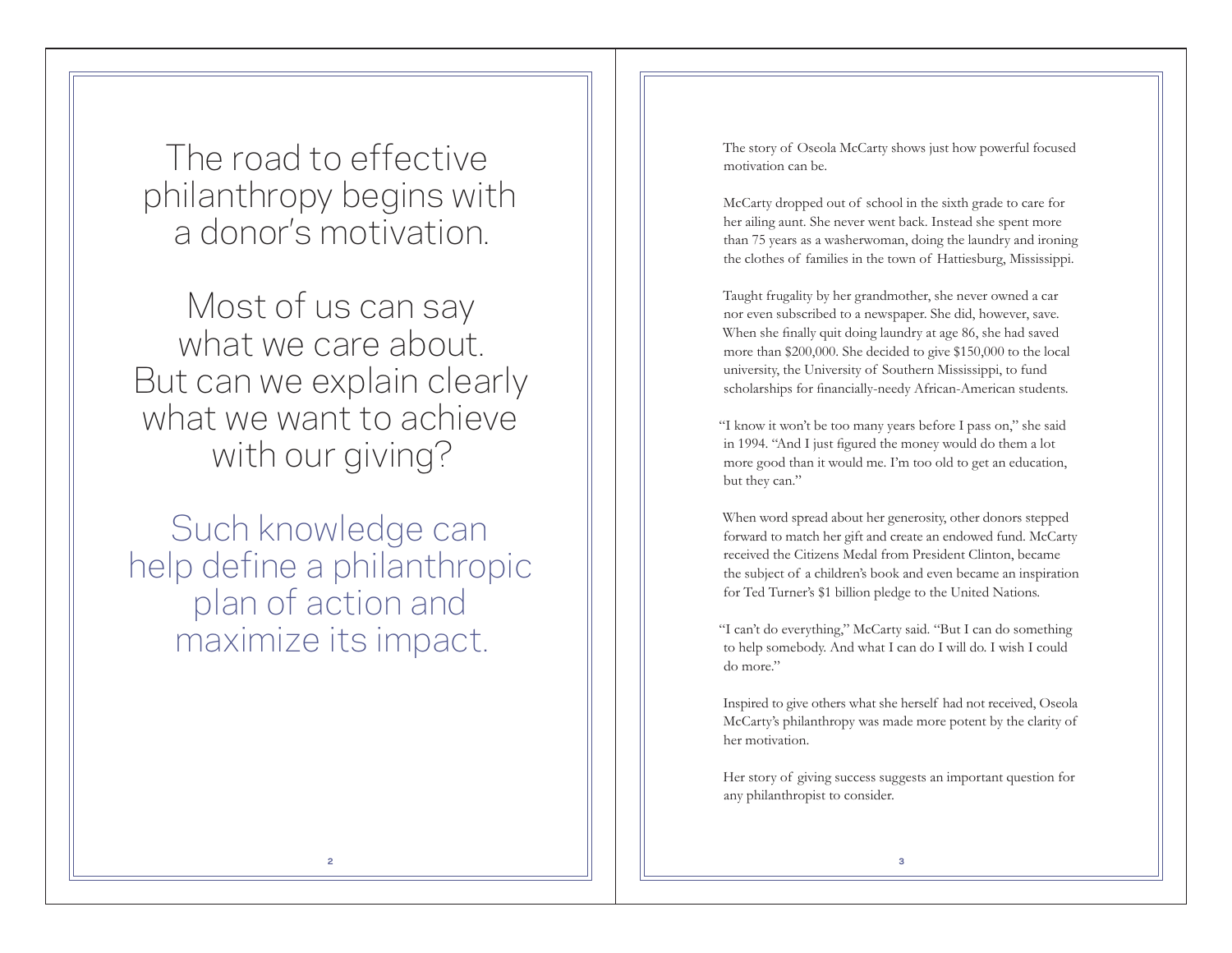# HOW WELL DO YOU KNOW YOUR OWN MOTIVATIONS FOR GIVING?

This guide offers a brief overview of reasons why people engage in philanthropy. Part of our "Philanthropy Roadmap" series, the guide offers both experienced and emerging donors an opportunity to take a closer look at what motivates them to give. They can use this knowledge in turn to help create or refine—their own giving strategy. Our approach here is straightforward: to help donors become more focused by becoming more self-aware.

### **KEY QUESTIONS TO GET STARTED**

One way to begin an exploration of what motivates your philanthropy is to ask some fundamental questions. There are no "right" answers. The goal is to help the donor start a process of understanding, which can be continued with advisors, friends and family.

Have I found fulfillment in giving, and if so, where is it greatest?

What life experiences—or individuals—have inspired me to give?

Where have I learned the most about giving, and where could I learn more?

Has anything held me back from giving in certain ways or to certain areas? If so, what are those limitations and how can they be addressed?

Is legacy important to me? What shape should it take? How would I like to be remembered?

## **FULFILLMENT AND LEGACY GEORGE SOROS**

eorge Soros's life and phi-<br>- lanthropy are both inspired<br>by his father's risk-taking during World War II—which allowed their family and others to escape Hungary during the Nazi occupation. "I relish confronting harsh reality, and I am drawn to tackling seemingly insoluble problems," he has written. His extraordinary success in the financial world led to an even more extraordinary career in philanthropy. Over 30 years, Soros has given more than \$8 billion to his Open Society Foundations, which work to support basic individual rights and empower

civil society to hold government accountable. Soros feels it is vital that world leaders, and the people they lead, be able to confront the harsh reality offered by today's world and respond with innovation. "I occupy an exceptional position," Soros writes. "My success in the financial markets has given me a greater degree of independence than most other people. This obliges me to take stands on controversial issues when others cannot, and taking such positions has itself been a source of satisfaction. In short, my philanthropy has made me happy. What more could one ask for?"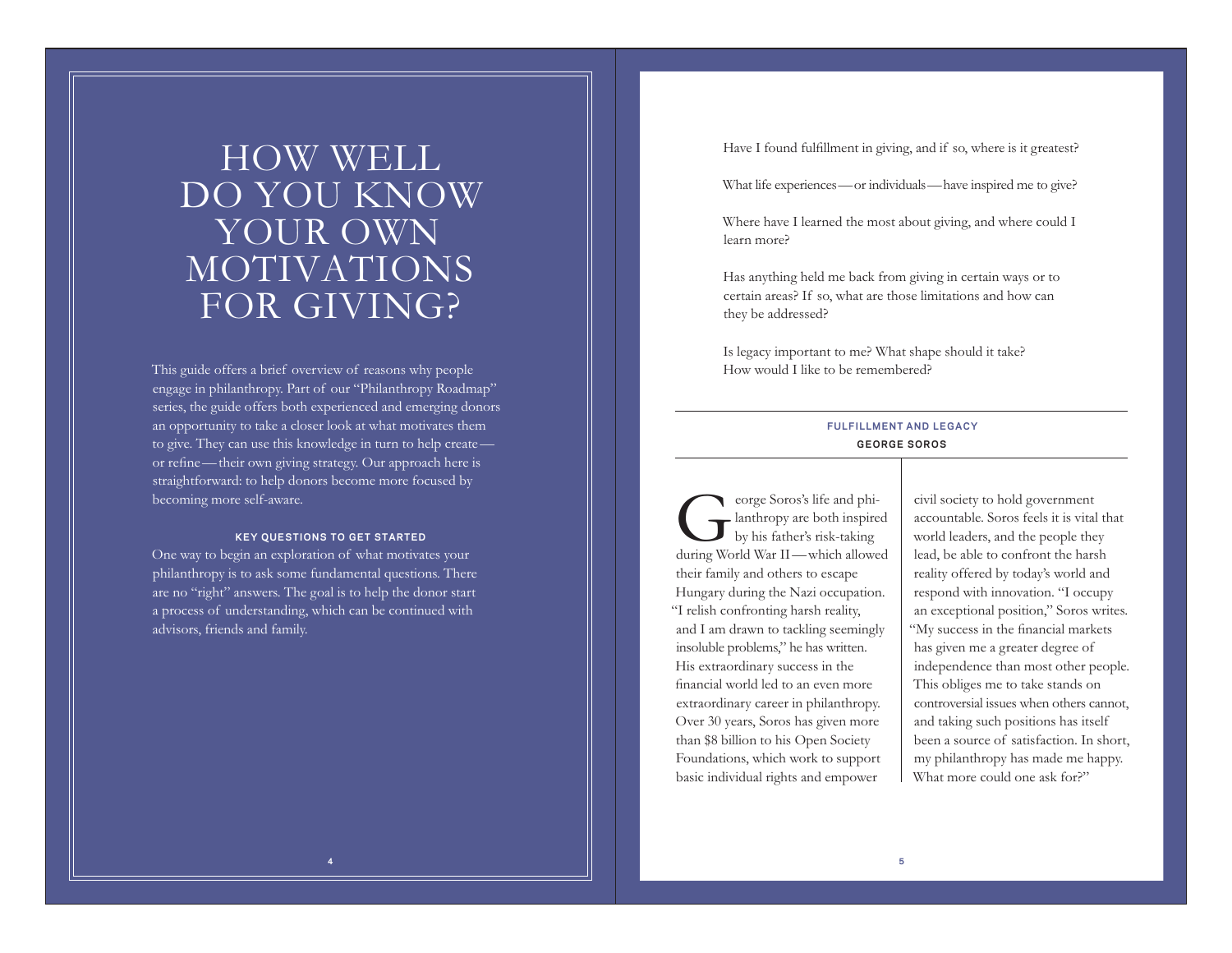# HEART AND MIND

"I think that the heart is as important as the mind in charitable giving. A program of giving that is based exclusively on the intellectual and objective may miss important opportunities." **DAVID ROCKEFELLER, SR.**

Donors make personal as well as financial investments in their projects.

Giving intelligently, as David Rockefeller suggests, requires balance —individual values paired with financial acumen; rational analysis linked with passion; self-knowledge twinned with commitment.

It's worth noting that our emotional response to a giving opportunity often inspires us. Such "heart-led" philanthropists sometimes explain their approach with an air of apology as though a donor can't be compassionate and strategic at the same time. This is simply not true.

The thoughtful, effective philanthropist is often the joyful philanthropist. Why? Because such donors have found the issues and the organizations they care about, created well-researched plans for giving and then acted on their strong, often heart-felt motivations. Our logical and rational faculties are enhanced by compassion. The head helps us give prudently; the heart helps us engage in our giving in a personal and lasting way.

In looking at your own motivation, it's wise to remember that there is often more than one reason to give. A good first step is to recognize that those reasons may not fit together like a jigsaw puzzle and that both heart and mind motivate most philanthropy.

## **DISCOVERING MOTIVATION ARNOLD GOLDSTEIN**

**BUILDING A MILLION-DOLLAR PLAYGROUND IN THE OLD NEIGHBORHOOD**

etting clear on your moti-<br>vation for giving can make<br>the difference between proactive and reactive giving. Arnold Goldstein was already a remarkable success in New York City real estate development when he decided he wanted to be more effective with his philanthropy. He had given generous, large amounts before, often to medical research, but usually in response to direct solicitations. He knew he wanted to focus on New York City, where he grew up and made his fortune, but he hadn't defined his goals further. So he engaged professional advisors, who asked questions, listened, conducted research and asked more questions. In the end, he realized he was motivated strongly by his experience growing up in the Bronx and wanted to provide something to kids there he didn't have when he was growing up —open space for play. With this new focus, he continued to work with his advisors, finding out there was an opportunity for a public-private partnership which would provide a 3:1 match with the Department of Education to turn a school parking lot into a first-class

playground for the whole neighborhood. Using his construction expertise, he even became involved in the design and cost analysis for the project. The formula was so successful that he has already built another playground in the Bronx and he continues to identify opportunities for more. The key to all of Goldstein's highly effective philanthropy? Spending time identifying exactly why he wanted to give.

"…he wanted to provide something to kids there he didn't have when he was growing up"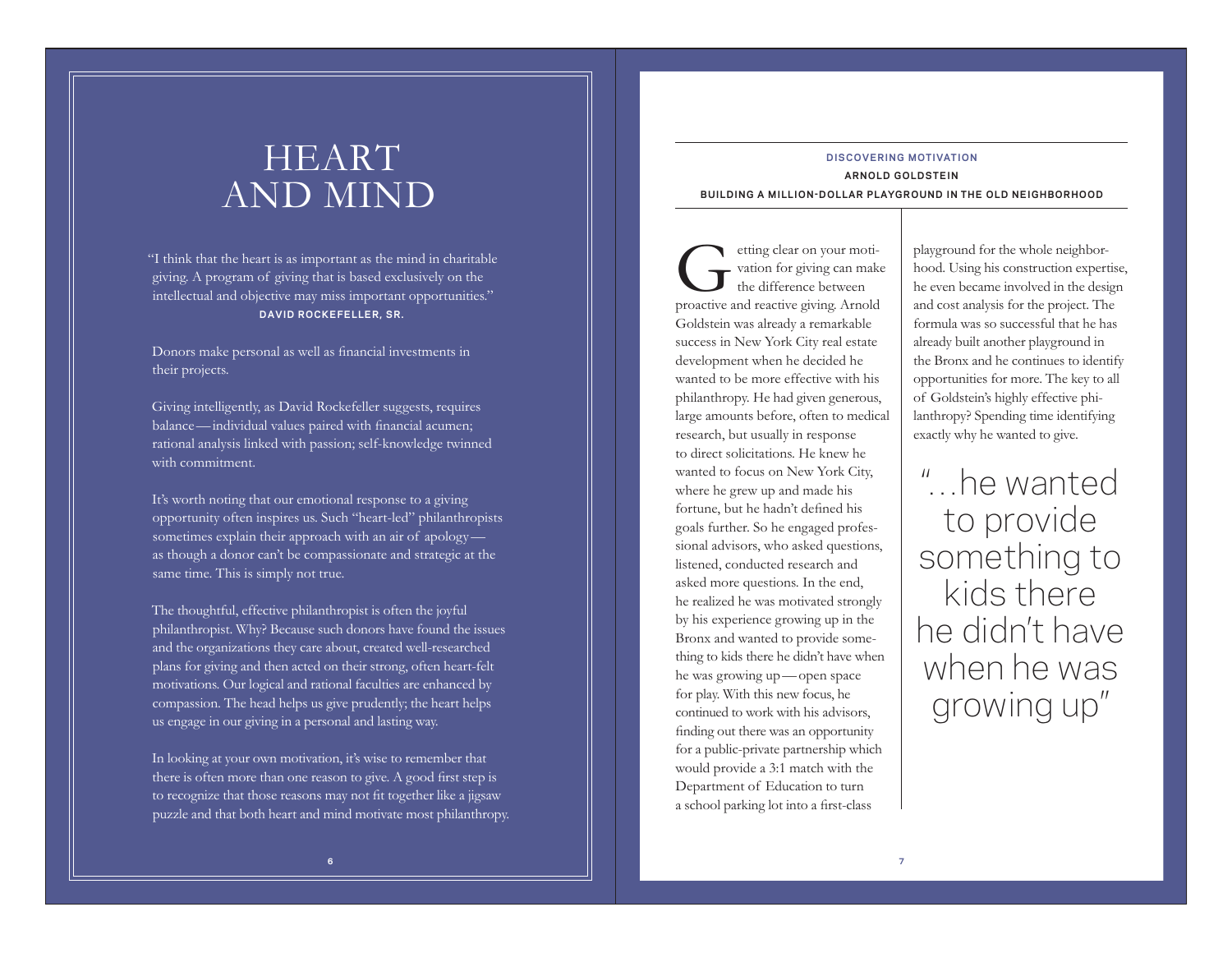

# COMMITMENT AT THE CORE

Many donors identify with the causes they support. Donors also say they give in part to express gratitude for "blessings" they have received.

Beyond those fundamental reasons, however, motivations for giving often change over time and with experience. Unless a giving program addresses the needs that drive these motivations, it's unlikely to be sustained or successful.

Because some motivations may be mutually exclusive, or at least hard to integrate, they need to be clearly articulated, so that decisions can be made about how to balance various priorities.

Here is a list of categories—not exclusive by any means to help you begin to think about your own motivations. As you will see, commitment is common to most of them:

#### **FAMILY**

There has been a tremendous wave of interest in giving as a family in the past 15 years, resulting in a doubling in the amount of family foundations and a surge in family donoradvised funds and charitable trusts. Some donors seek to connect family members around a shared purpose or values. And honoring and appreciating ancestors can be among the strongest of motivators. In addition, our upbringing imprints upon us values and experiences which we often seek to reinforce through our giving.

### **LEGACY**

Those motivated by legacy seek to influence the future. Donors may want to be remembered for more than financial success. Their philanthropy is their public commitment to making a better world. Other legacy donors want to create a family culture of generosity and public service. They seek to pass down values as well as resources to the next generation. Having their family involved in philanthropy is deeply meaningful to them.

### **EXPERIENCE**

Inspiration comes from an individual's own life. People who've benefited from scholarships, or see education as the foundation of their success, often wish to create that opportunity for others. Those who have faced a serious medical issue —or have seen a loved one suffer from medical problems —can be inspired to tackle that problem through philanthropy. Those who get deep joy from the arts may wish to provide others with the experience of beauty. People who travel widely, for business or pleasure, often confront challenging conditions; they also see opportunities to change them.

### **FAITH**

Many donors center their giving around their spiritual beliefs and/or religious practice —supporting not only their house of worship but also organizations and causes that they learn about through their community of faith.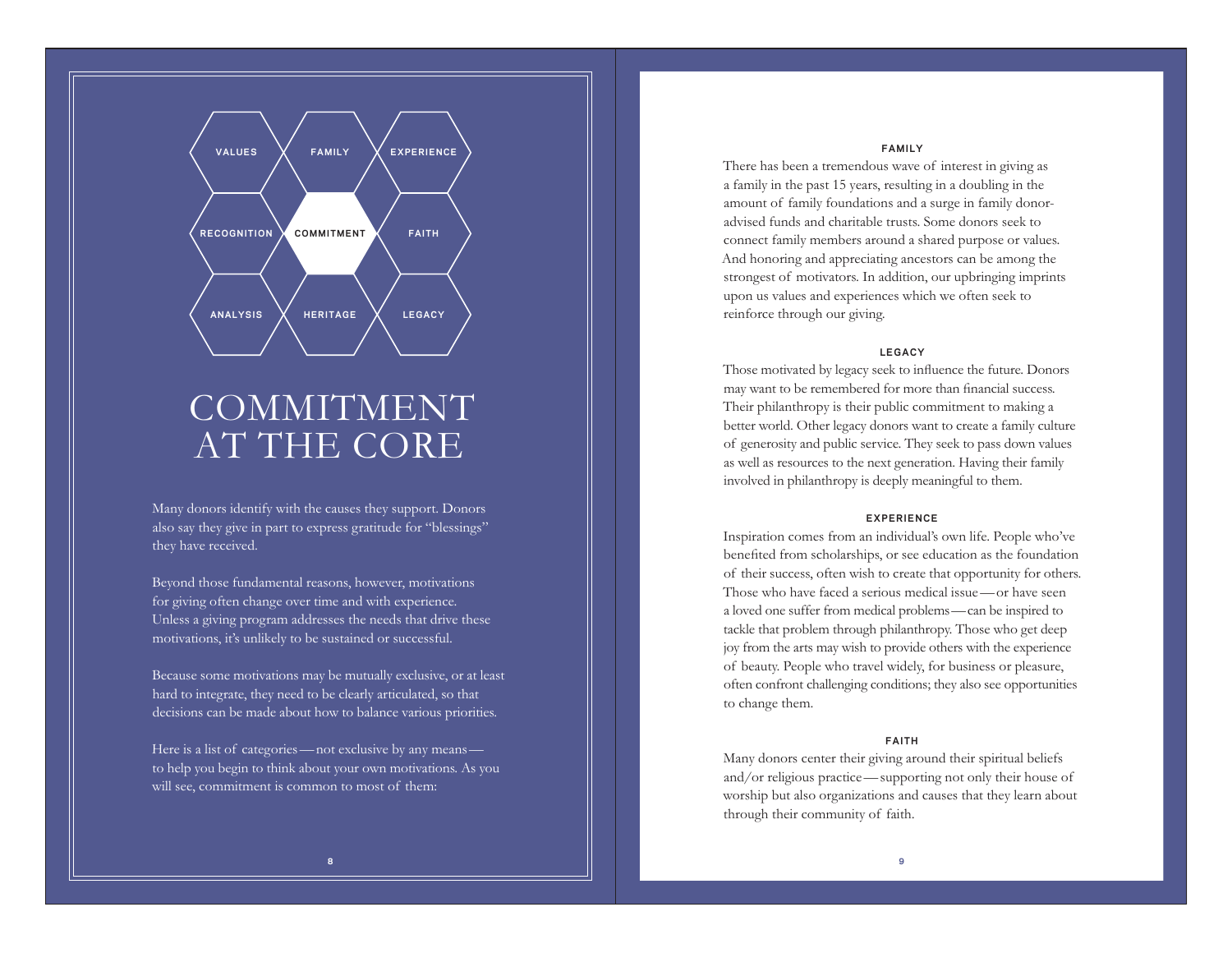### **VALUES**

Donors' generous acts are often guided by the values they hold dear. In philanthropy, values are associated with action—voluntary behavior that seeks to improve quality of life. Values can influence purpose—your goals—and process—the way you seek social change. But they always imply judgment and conscious choice. In common parlance, people talk about what they care about or what they stand for. Donors often identify with their philanthropy through values, and that's part of what makes giving such a personal act.

### **HERITAGE**

Ethnic or national identity can create a set of important values as well as an impetus to support and honor that heritage. "Diaspora" donors, who seek to help the communities and country from which their families emerged, are a global force moving billions of dollars. Other donors interpret their heritage in an historical context: they view themselves, for example, as immigrants who made good. They may then turn to supporting other immigrants through philanthropy—regardless of their specific background.

#### **ANALYSIS**

Analysis-driven donors deemphasize the personal in their articulation of philanthropic goals. Instead, they seek to look objectively what the biggest needs are, or what issues can be successfully addressed with philanthropic resources. The terminology of investing or of the scientific method often frames how they define their motivations as well as their goals and strategies.

#### **FINANCIAL**

Taxes and estate planning may play a big role in giving decisions, as it simply makes good financial sense to give. In fact, many a great donor has started their giving journey in their accountant's office.

#### **RECOGNITION**

For some donors, part of the enjoyment of giving comes from being personally associated with their good works. The legacy of the donor's name—or family name—can also inspire giving. Many donors have achieved a reputation for success and excellence in their fields of endeavor. They want to maintain the same reputation for excellence in their philanthropy. This is perhaps one reason why philanthropists give major support to buildings, hospitals and institutions, where they can place their name and see their values acknowledged by the public.

## **O JOY**  $OPRAH'S$  GIVING MOTIVATION

prah Winfrey is America's<br>richest woman. She revels<br>in the joy of giving. "I define joy as a sustained sense of well-being and internal peace a connection to what matters," she has said. But finding her niche in philanthropy took the brilliant broadcaster longer than achieving financial success. "When I first started making a lot of money," she said in 2007, "I really became frustrated with the fact that all I did was write check after check to this or that charity without really feeling like it was a part of me." To find a meaningful connection, she looked to her childhood. "Books were my pass to personal freedom. I learned to read at age three, and soon discovered there was a whole

world to conquer that went beyond our farm in Mississippi." Those books and some of Oprah's teachers played important roles in her development. Now she directs most of her philanthropy—estimated to total more than \$300 million—to support education. Projects include scholarships for students with financial need and the Oprah Winfrey Leadership Academy in South Africa. Ten percent of her annual income is donated. "I don't think you ever stop giving," she said. "I really don't. I think it's an ongoing process…It's being able to touch somebody's life."